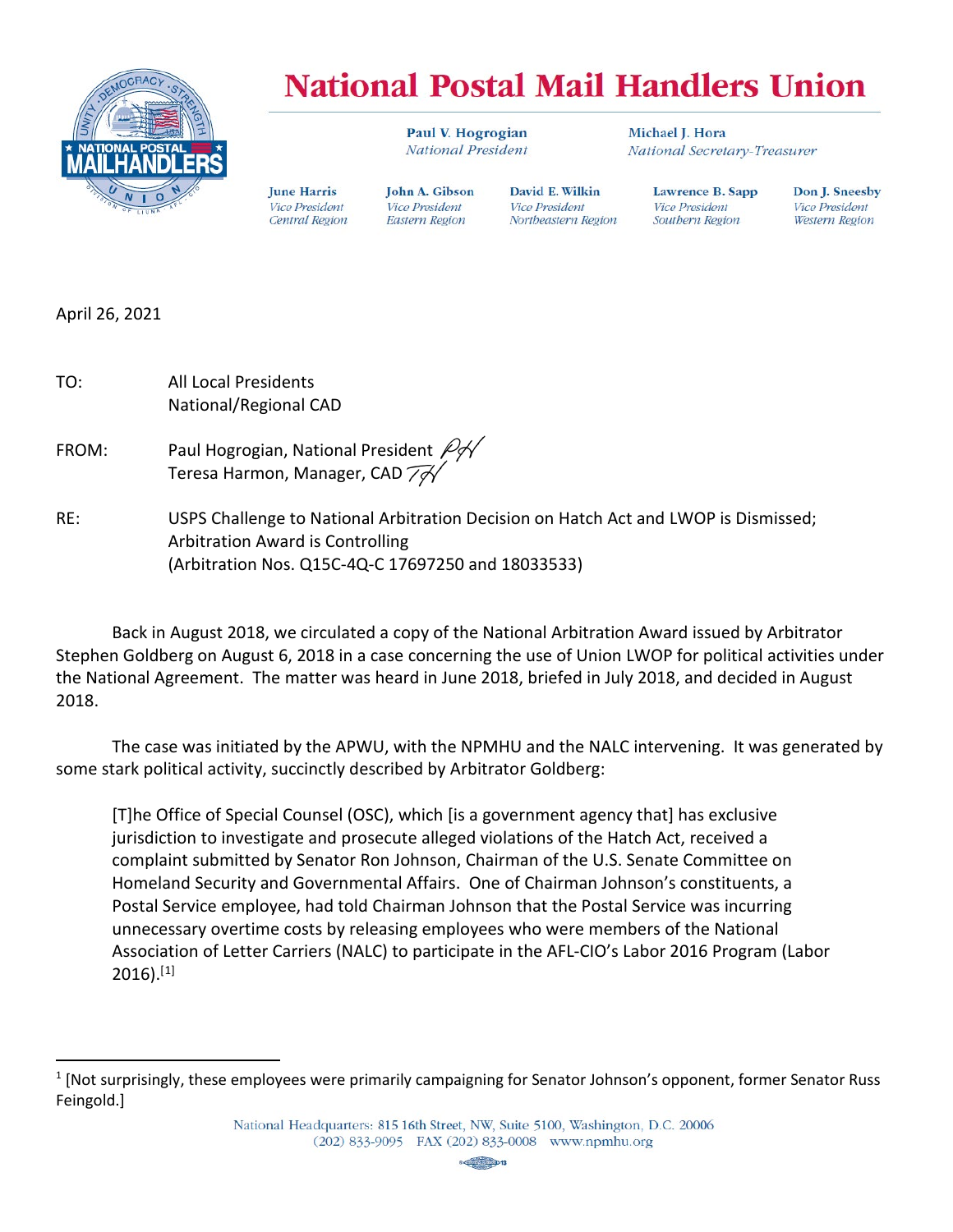

## **National Postal Mail Handlers Union**

Paul V. Hogrogian National President

**June Harris** John A. Gibson **Vice President** Vice President Central Region Eastern Region

David E. Wilkin **Vice President** Northeastern Region Michael I. Hora National Secretary-Treasurer

> Lawrence B. Sapp **Vice President** Southern Region

Don J. Sneesby **Vice President** Western Region

OSC investigated Chairman Johnson's complaint, and on July 14, 2017, issued a report of the results of its investigation. ("Report of Hatch Act Investigation: Facilitating Labor Union's Political Activity Through Use of 'Union Official' Leave Without Pay".) OSC found the existence of a practice by which NALC would provide a Postal Service Headquarters Labor Relations executive with a list of carriers NALC had recruited and wanted released to participate in Labor 2016. The Labor Relations executive would disseminate the list to the relevant field offices, which would release the designated carriers on "LWOP – Union Official" leave status.

OSC found that such practices were long-standing, going back several election years. It further found that although these practices were intended to engender goodwill with the Union, they constituted a systemic violation of the Hatch Act, and created an institutional bias in favor of the NALC's endorsed political candidates, a result prohibited by the Hatch Act.

Based on this investigative finding, and on political pressures from Senator Johnson and his supporters, the Postal Service unilaterally issued a Corrective Action Plan, which included changes to the ELM and its regulations on the use of Union LWOP and to the Form 3971. Those changes were made unilaterally, and without any bargaining or even consultation with the major postal unions.

Arbitrator Goldberg easily found that these unilateral changes violated the National Agreement, and ordered that they be rescinded. He also ordered the Postal Service to bargain with the APWU about any changes to Union LWOP. To reach this conclusion, he rejected the USPS claim that the Office of Special Counsel has the authority to demand that USPS make these changes. To the contrary, Goldberg concluded,

The Postal Service argument fails to take into account the limited authority vested in the OSC. As the Unions point out, the OSC does not have the power to determine whether a violation of the Hatch Act has occurred, much less to determine an appropriate remedy for such a violation. OSC is authorized only to investigate allegations of Hatch Act violations, to prosecute alleged violations before the Merit Systems Protection Board, and to issue advisory opinions. It is only the Merit Systems Protection Board which has the authority to determine whether a violation of the Hatch Act has occurred, and if so, to impose an appropriate penalty. An opinion or allegation by OSC of a Hatch Act violation is thus without legal effect, and, contrary to the Postal Service assertion, may be ignored without penalty.

Finally, by making these changes without notice to, or consultation with, APWU, the Postal Service violated the procedural requirements of Article 19, which require notice and consultation prior to making changes that directly relate to wages, hours, and working conditions, and the substantive requirement of Article 19 that any such changes must be not